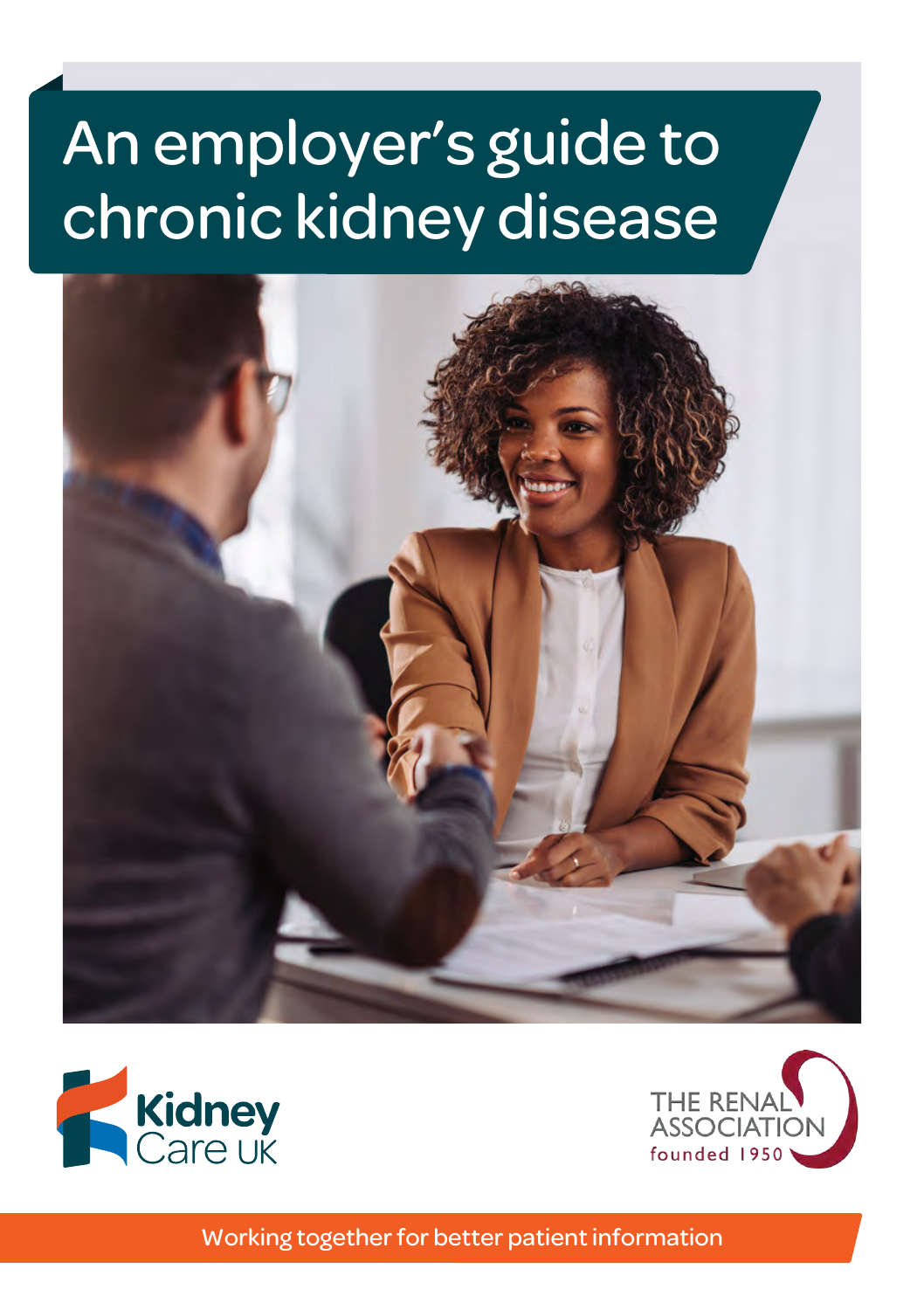The leaflet gives more information about CKD and its treatment, how this may affect your employee and what you can do to help. Chronic kidney disease (CKD) is a long-term condition where the kidneys do not work as well as they should. They may have been damaged or affected by disease. You will probably have been given this leaflet because one of your employees has been diagnosed with CKD and would like you to know more about it.

**CKD can affect people in different ways. It is therefore important to talk to your employee in confidence about their specific situation and requirements.**

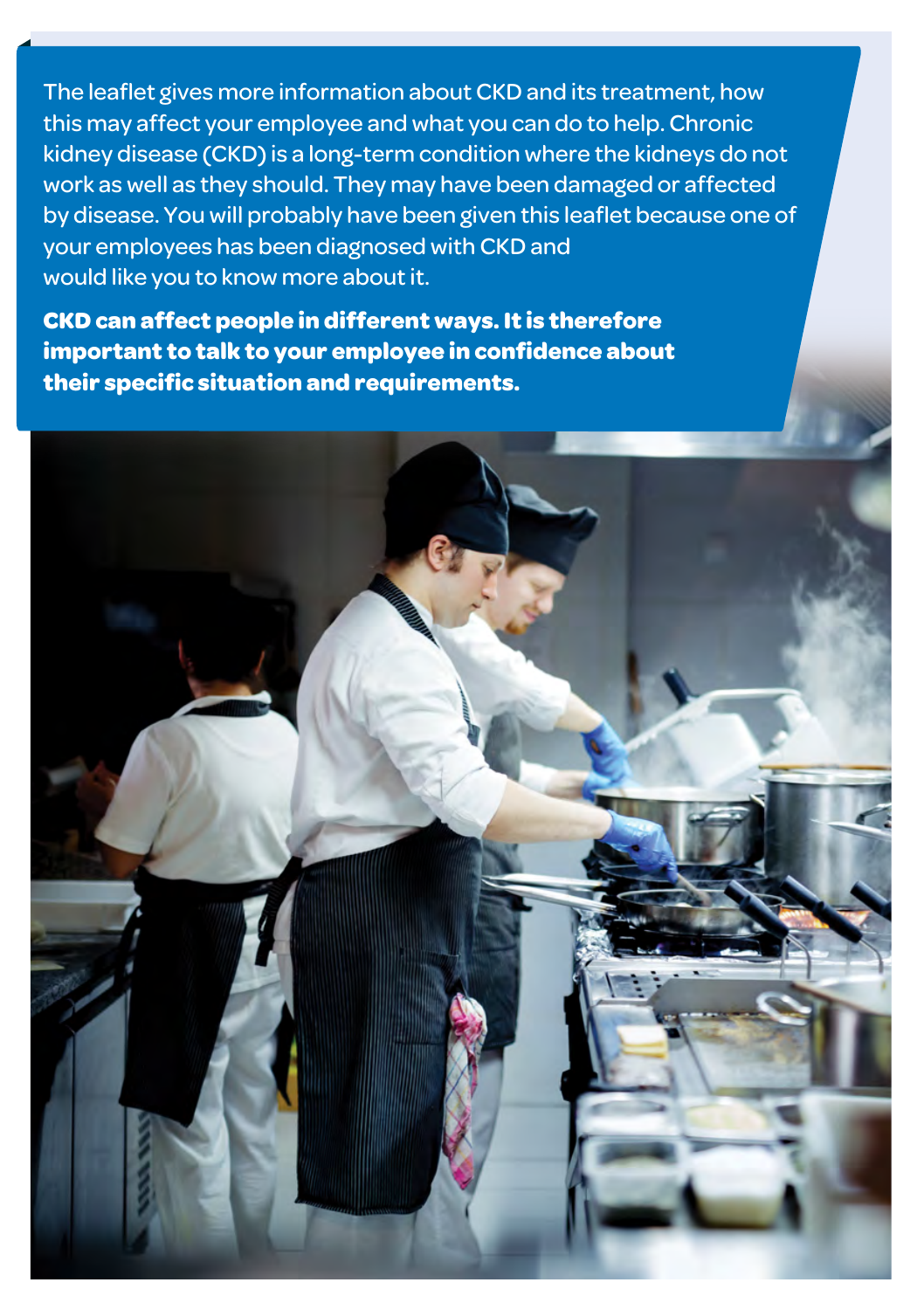# What do your kidneys do?



## Most people have two kidneys

They are about the size of your clenched fist, they each weigh around 150g and are shaped like kidney beans.



They sit in your lower back under the bottom ribs





## They filter your blood every minute of the day

Your blood goes through your kidneys 40 times a day. There are 140 miles of tubes and a million filters in your kidneys.



## They are the hardest working organs in your body

They use 25% of the blood from every heartbeat.

#### Kidneys make urine



They control the amount of salt and water in your body, making around 2 litres of urine each day

They remove waste products from your blood by passing them out in your urine

#### Kidneys produce hormones and red blood cells



They regulate your blood pressure

They help to keep your bones healthy by balancing the levels of important minerals in your body

They help to make the red blood cells that carry oxygen around the body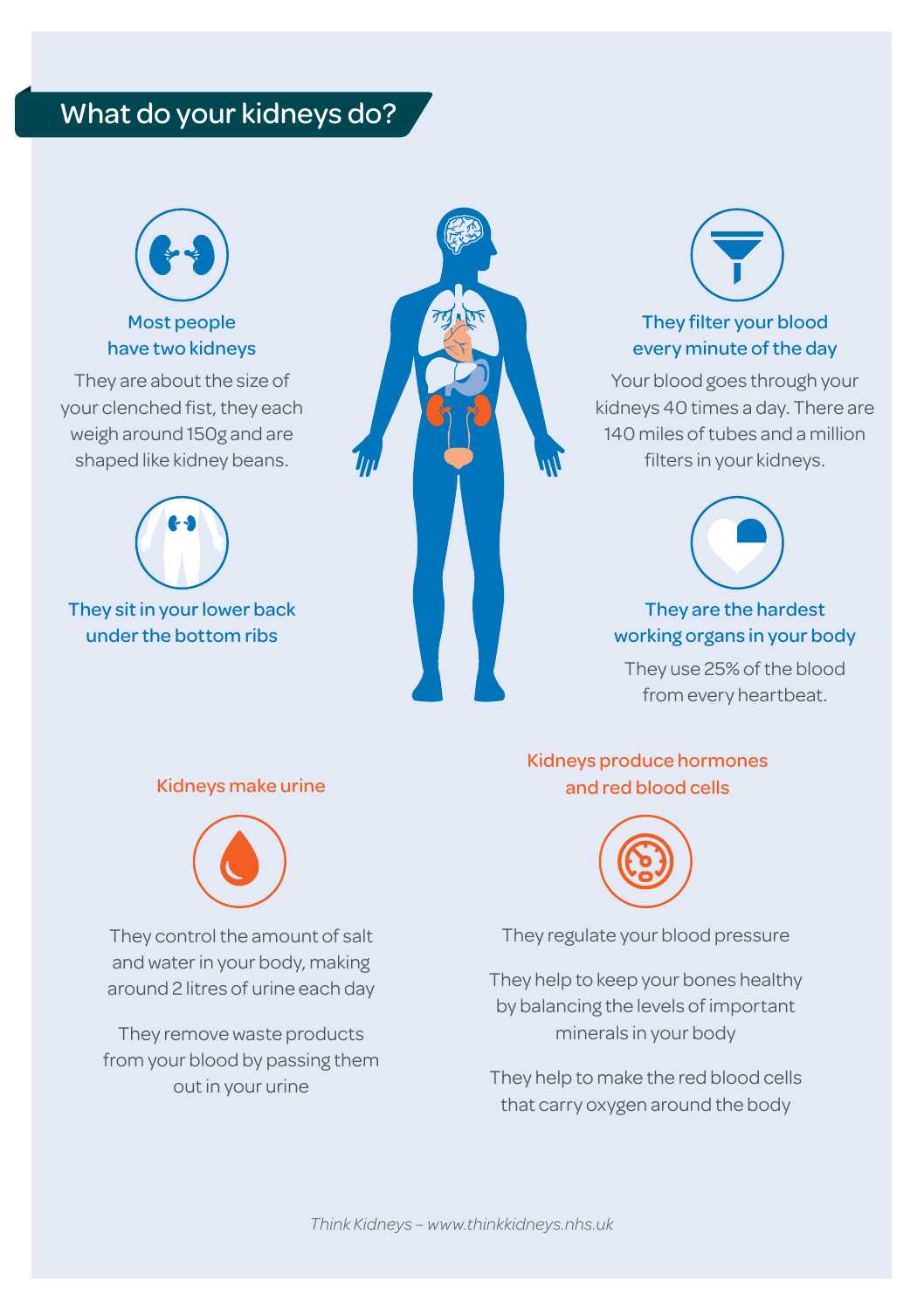# What is CKD?

CKD means that the kidneys do not work as well as they should. They stop being able to remove waste products from the body so these start to build up. This can cause damage to other organs which can have an impact on a person's overall health and wellbeing. The term 'chronic' means that it is a long-term condition which is unlikely to improve, although it may remain stable. Many cases of CKD are mild and can be managed with help from GPs and without hospital involvement. When CKD becomes more advanced or severe it is usually managed under the care of the hospital renal (kidney) team.

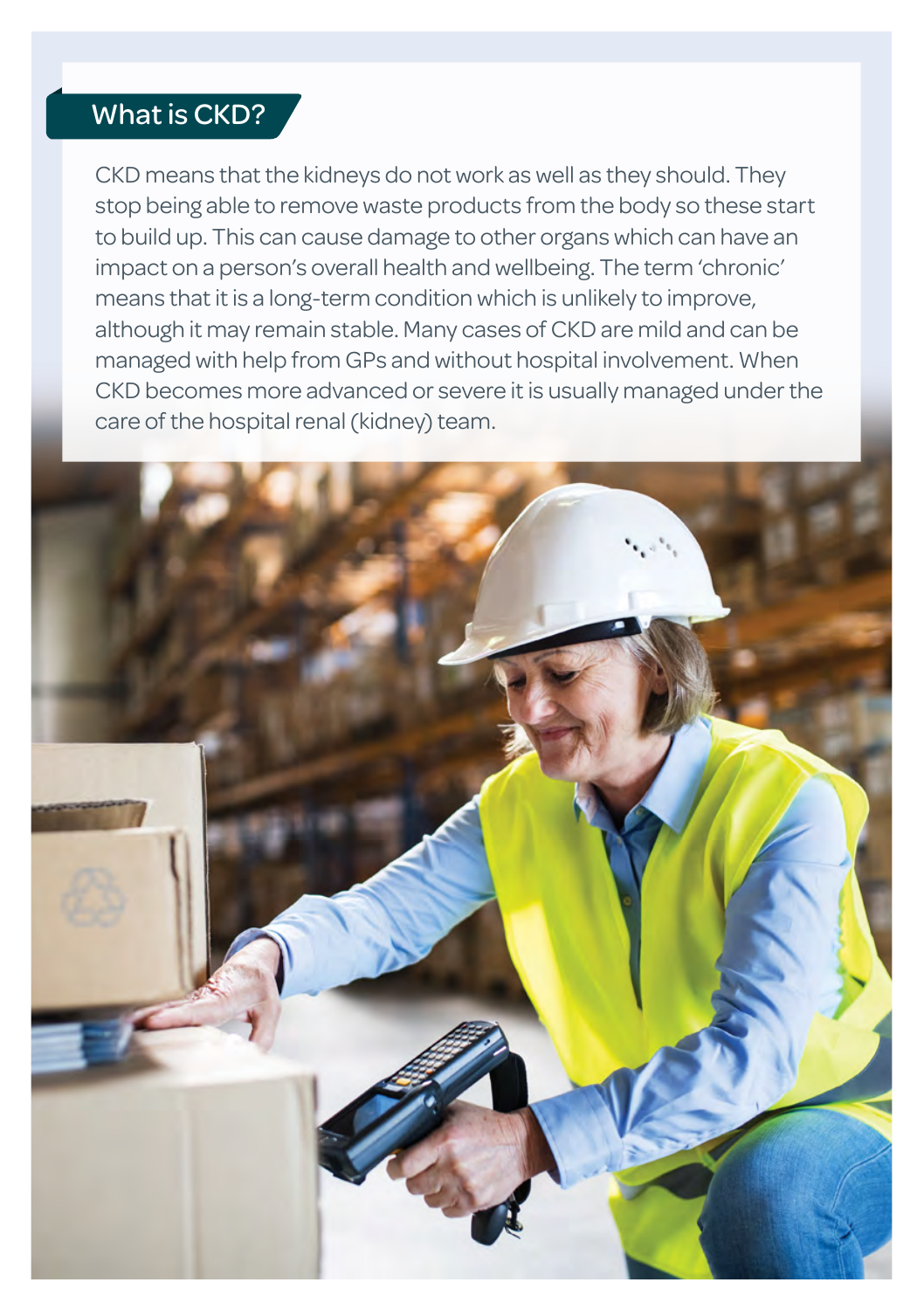# How is CKD diagnosed?

- Most people are diagnosed by a blood and urine test. Specialist hospital investigations may also be needed such as a biopsy. This will depend on what has caused the kidney disease.
- CKD is categorised in stages from one to five, based on how well the kidneys are working. Stage five is the most advanced and is also known as end stage kidney disease.

| <b>Stage of Chronic</b><br><b>Kidney Disease</b> | <b>Description</b>                                                                |
|--------------------------------------------------|-----------------------------------------------------------------------------------|
| One                                              | Kidney function remains normal but urine findings suggest<br>kidney disease       |
| Two                                              | Slightly reduced kidney function with urine findings suggesting<br>kidney disease |
| Three                                            | Moderately reduced kidney function                                                |
| Four                                             | Severely reduced kidney function                                                  |
| Five                                             | Very severe or end-stage kidney failure                                           |

• For many people, kidney function remains stable. However, for some people with CKD it can slowly get worse over time and a very small number of people will need specialist treatment.

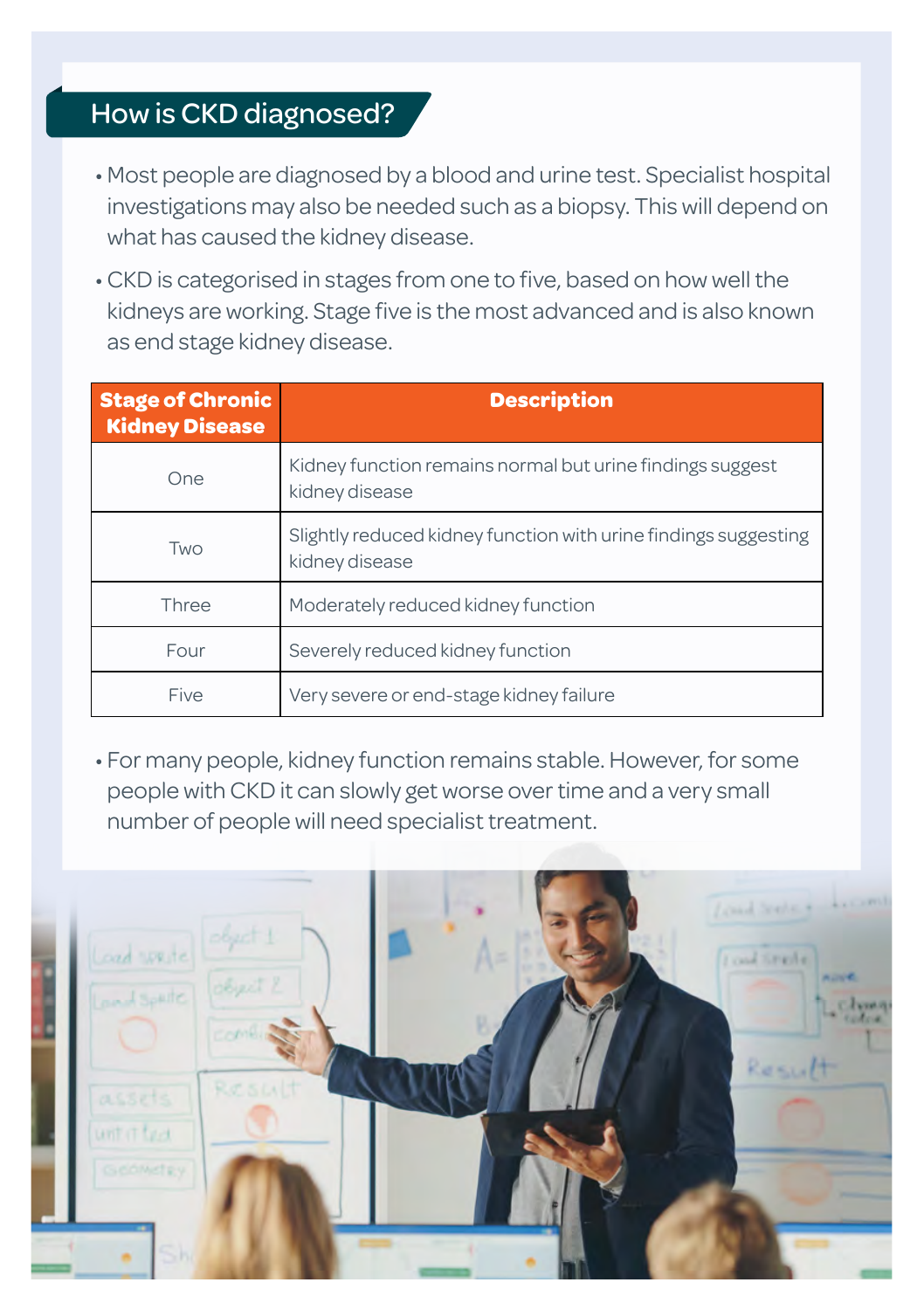# Is it common?

Yes. Around 10% of people in the UK have CKD. Usually it is mild and it may not become severe. The vast majority of patients with CKD do not have any symptoms and do not need specialist input.

## Who gets CKD?

CKD can affect children and adults of any age. Some people are born with it and some develop it as they get older. It can run in families and is more common in people from Asian or African backgrounds.

## **CKD is not contagious and is not caused by alcohol abuse.**

## What are the symptoms of CKD?

Most people do not have symptoms related to CKD. Even when the kidneys are damaged, they can still work well enough to prevent any symptoms.

Symptoms may only be noticeable with more advanced kidney disease. These can vary from each person who has kidney disease and may include:

- Tiredness, low energy levels
- Generally feeling ill, lack of interest in everyday activities and loss of concentration
- Muscle weakness
- Swollen ankles and breathlessness due to a build up of fluid
- Difficulty sleeping at night (insomnia)
- Passing urine more often at night
- Feeling sick
- Lack of appetite
- Headaches
- Itching
- Aching bones
- Muscle cramps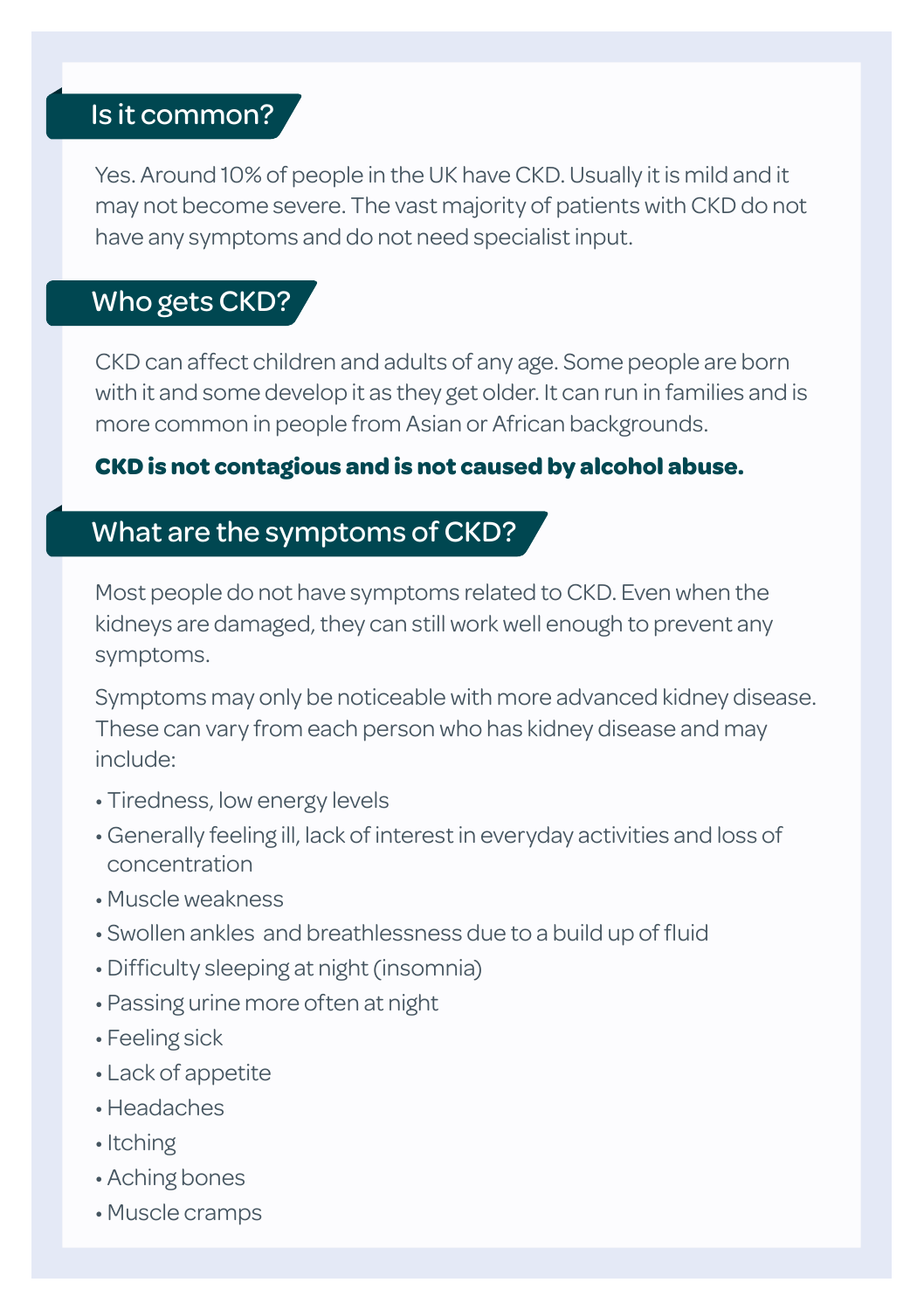# What treatment is available?

Most people with mild CKD (stages one to three) can manage the condition themselves with support and medicine from their GP. However for a small number of people their CKD will get worse and they may develop more severe kidney disease which will need specialist input from kidney doctors.

## **It is very important that everyone with CKD attends their appointments – at their GPs or hospital – in order to keep their kidney function as stable as possible.**

There are two main types of treatment for severe kidney disease (stages four and five) – **dialysis** and **transplant**. These are known as **renal replacement therapy**. All treatments are provided free of charge by the NHS.

Dialysis is a process of removing the toxins from the blood. There are two main types of dialysis:

• **Haemodialysis (HD)** works by taking blood from the body via a tube in a large blood vessel in the chest or a fistula in the arm and 'cleaning it' in a machine to remove the toxins. HD is usually needed for at least four hours, three times a week. It can take place in hospital or at home. If your employee is receiving dialysis in hospital, they will be given a specific time slot to attend hospital and it is very important that they go to every appointment.

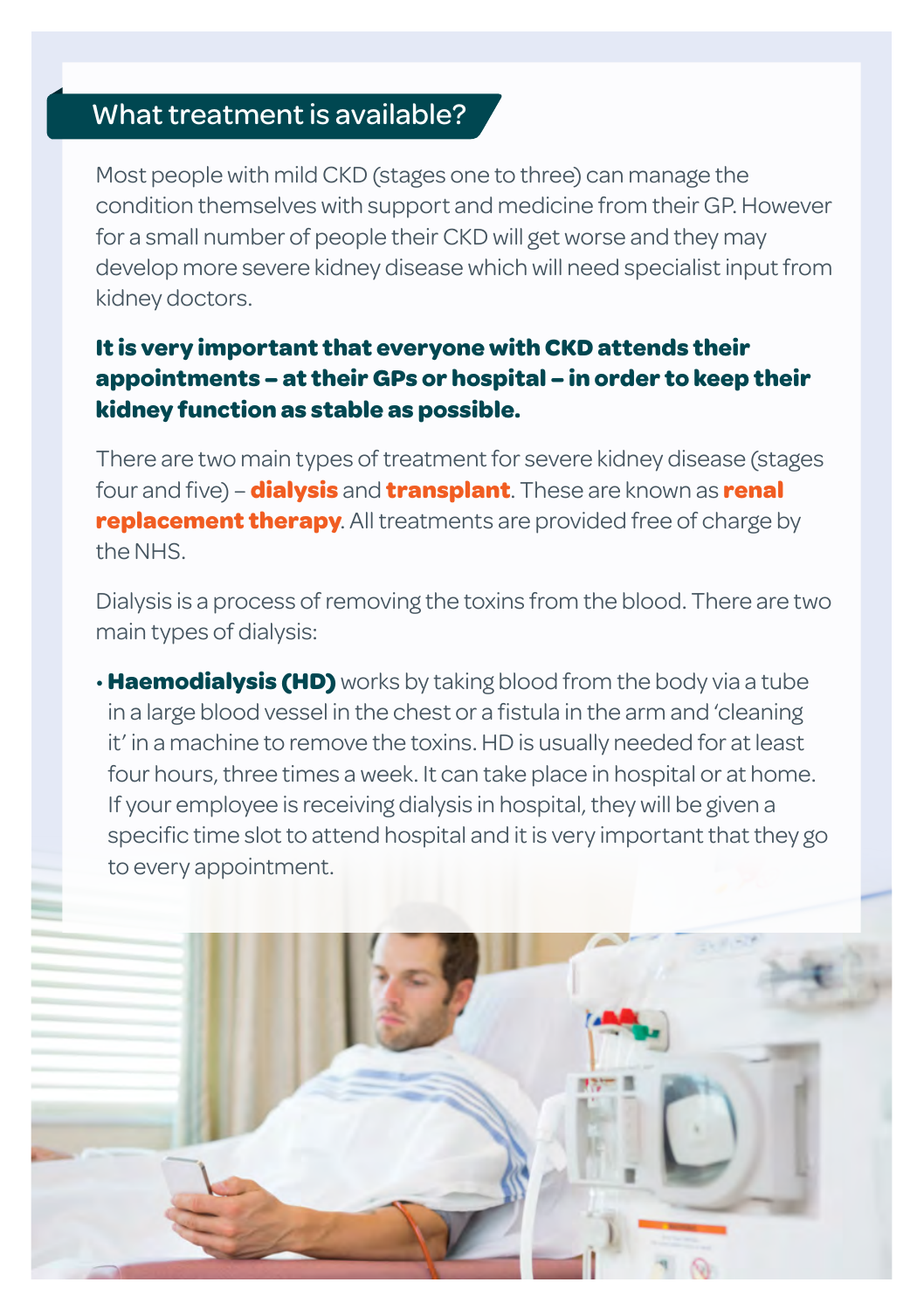• **Peritoneal dialysis (PD)** uses the lining of the abdomen (peritoneum) to filter the blood inside the body. A tube is inserted into the abdominal cavity that stays in place all the time the person needs peritoneal dialysis. This filtering will remove waste products that have built up in the blood stream. Your employee can perform PD themselves. Each treatment takes about 30 to 40 minutes and four to six treatments are usually needed each day. Alternatively, they may choose to have automated peritoneal dialysis (APD), which is done by a machine overnight while they sleep.

The other form of treatment for advanced kidney disease is a **transplant** which is when the person receives a new kidney from a donor. This may be from a deceased donor, a living friend or relative or an altruistic stranger. There are about 5,000 people waiting for a deceased donor kidney transplant in the UK at the moment and the average waiting time for a kidney is around two years. Your employee may be called for a transplant at very short notice and will need time off work to recover afterwards. This will usually be around two - three months but may be shorter depending on their job and your employee's health. A phased return to work is likely to be helpful and you should discuss this with your employee and your Human Resources (HR) department.

A kidney transplant can last, on average, between 10-15 years. It should improve your employee's health and quality of life, and prevent the need for dialysis, but it is not a cure. Most transplant recipients will still have some form of kidney disease and will need to take medicines for the rest of their life and attend regular check-ups. There is a small chance that the new kidney will not work or is later rejected. This might mean that your employee needs to go back on dialysis or requires another transplant in the future.

I have been working for our supermarket's Head Office for 33 years. They have supported me through two of my three kidney transplants and 15 of my 22 years on dialysis. They gave me a private room with a key to do my dialysis at work and they let me do flexitime around my many appointments. They have been brilliant.  $\frac{2}{33}$ ye<br>trans **"**

**Paul, Kidney Care UK supporter**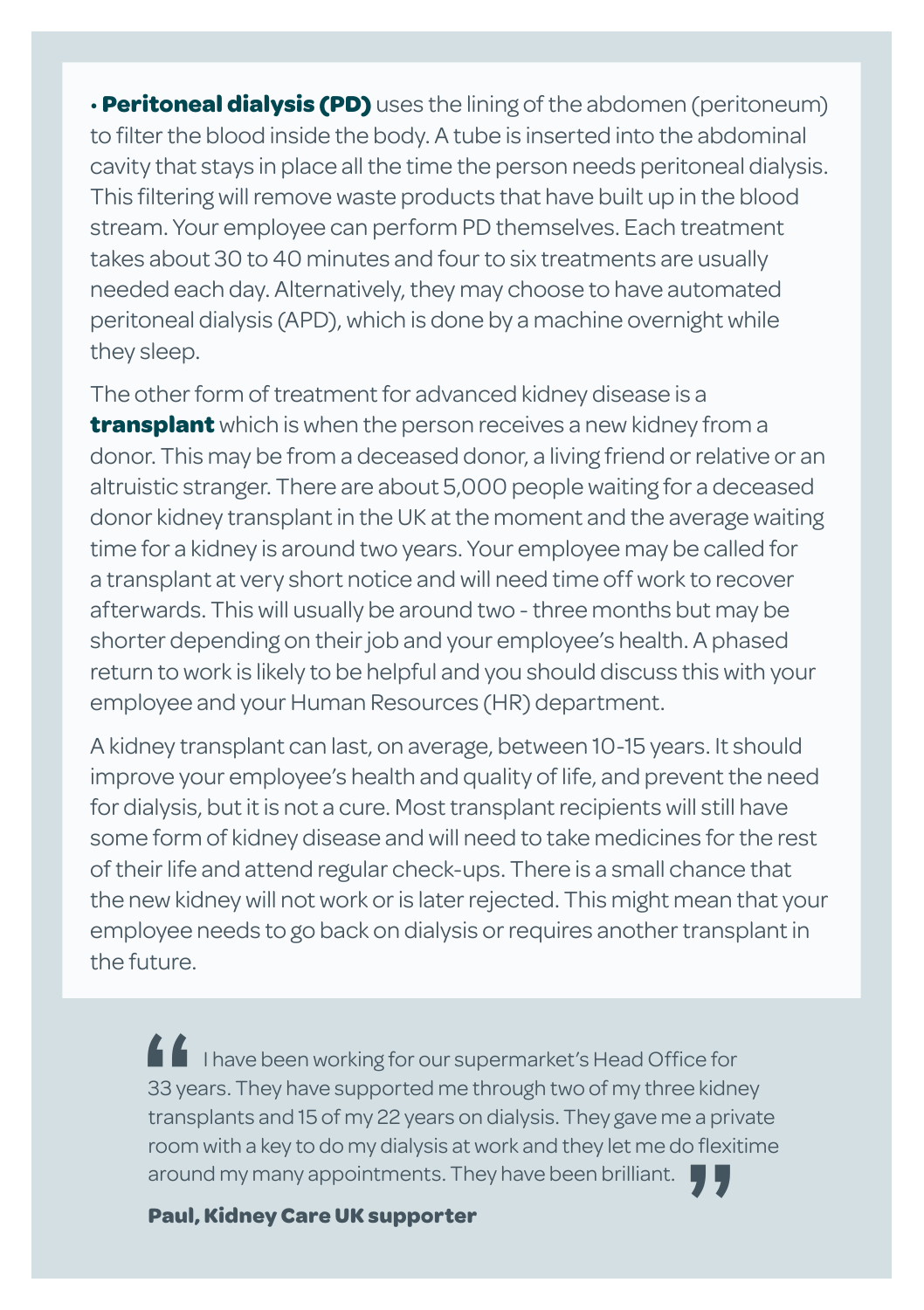## How can a diagnosis of CKD affect an employee's work?

If your employee has mild or moderate CKD (stages one-three) they may have very few symptoms and still feel well. They will usually be able to manage well at work and are unlikely to take a lot of time off sick.

However, more advanced CKD can make people feel very unwell, even when it is being actively treated. They may feel very tired, sick or in pain. These can all make it hard to keep working and may mean that your employee has to have a lot of time off sick. They may also have to take time off work for hospital appointments or dialysis sessions. As their CKD progresses, they may feel unable to work at all. It is important to talk to your employee to discuss their individual situation. Your HR department can help with this.

## **It is against the law to discriminate against an employee, make them redundant or force them to retire because of ill health.**

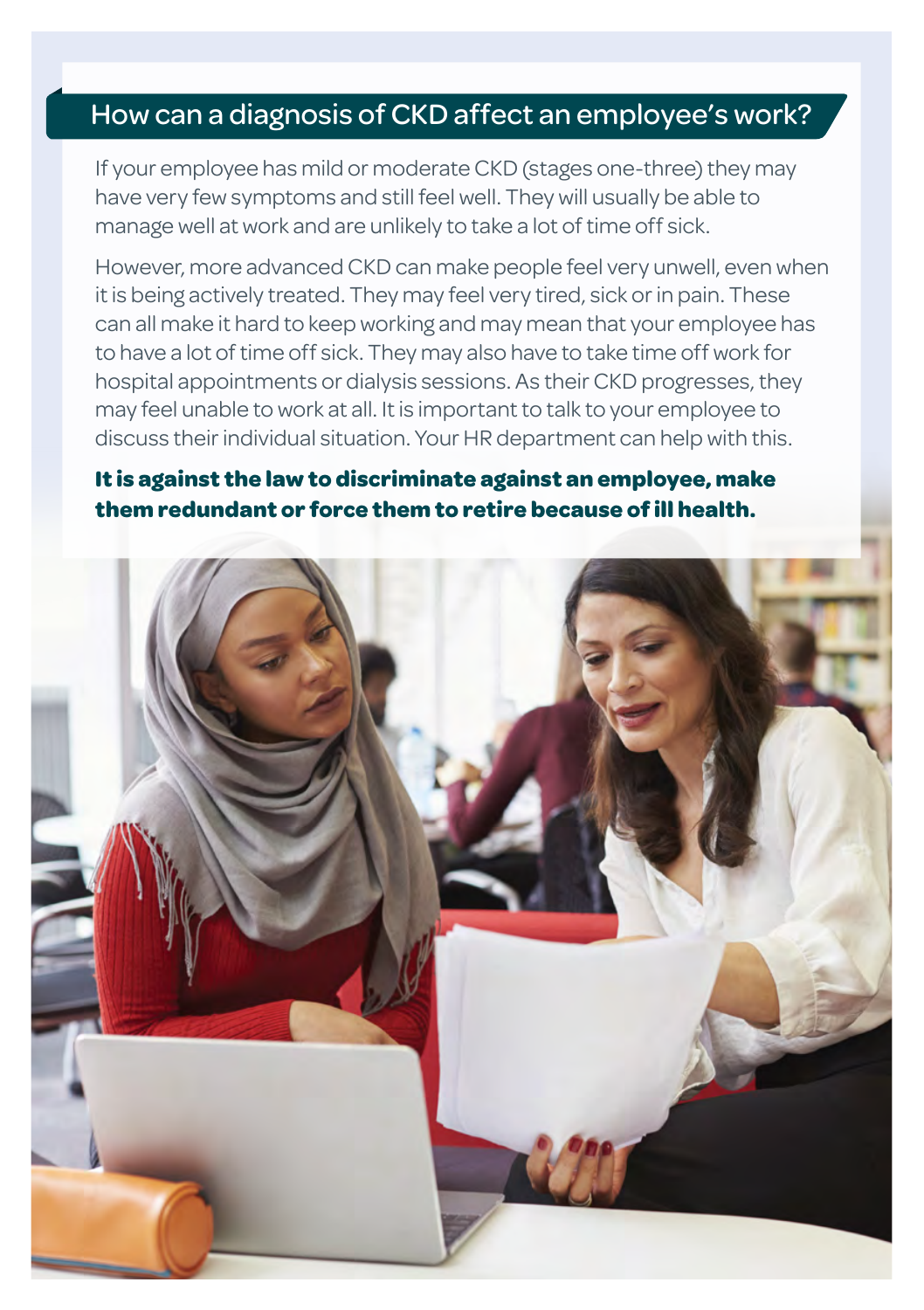# What can I do to help?

Encourage your employee to talk to you and your HR department to discuss how reasonable adjustments can be made to make their working life easier. This will depend on their individual work situation but could include:

- Conducting a workplace assessment. See the **ACAS** website below for advice
- Changing their hours to suit their dialysis schedule
- Allowing them time off work to attend their hospital appointments
- Changing their job responsibilities for example, to avoid heavy lifting if they are on dialysis or have had a transplant or looking at their work hours if they find concentrating harder
- Allowing them to work from home for some or all of the week
- Providing access to an occupational therapist
- Allowing your employee access to a private space such as a first aid room if they wish to carry out PD during work hours
- Providing adapted computer equipment or better seating
- Allowing them to take more breaks if they need them
- Keeping in touch with your employee if they are off sick, without pressuring them to return to work before they are ready

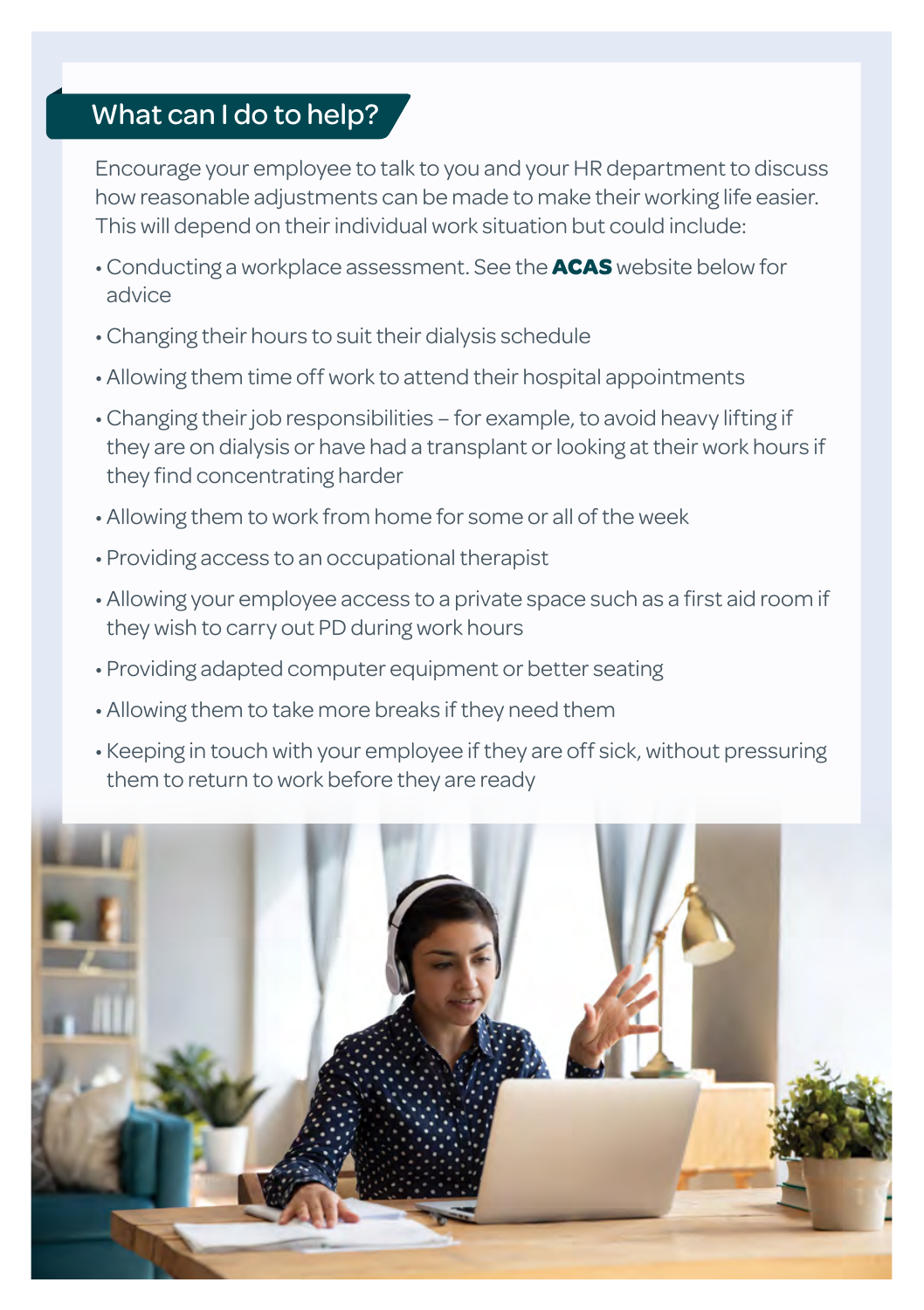

I have worked as a bus driver since June 2014 and have always been upfront about my kidney issues. When I joined the company, I had a functioning kidney transplant but warned them the day may arrive where it would not work as effectively. To assist me with attending hospital appointments and the like, I was placed on a rota working permanent late shifts, anything from 13.00-midnight (this helped them too as not many people liked lates and they were always the hardest shifts to cover!). **f**<br>and h<br>issue<br>kidne

Towards the end of 2016 I started to become ill and I warned the company that 'the time' was coming. My hospital appointments increased and again, they did everything they could to accommodate this. In February 2017 my transplant failed and I had to go onto dialysis which would mean attending hospital three times a week for four hours at a time.

I sat down with the General Manager who basically asked "What do you need from me to make this work?" This was a huge weight off my mind as I was concerned how I would fit dialysis around a job I loved but which had very antisocial hours. I explained that rather than being on a rota, it would help to have a 'fixed shift' pattern, so in other words I did the same thing each week rather than rotating shift and rest day patterns.

It was established after a bit of trial and error that the best way for it to work was that I would do the 'Twilight shift' on dialysis (18.00-22.30) and then work an early shift on my dialysis days (finishing before 15.00) and a 'middle' shift the day after (starting generally around 11.00) as this would save me rushing around to get there and panicking about being late and give me time to recover if I had a bad session the previous night.

At all times they have said to me if any aspect of it is not working to let them know and they'll work with me to find a workable solution. With regards to annual holidays, they are aware that as well as booking accommodation, I also need to book dialysis slots well in advance for where I am staying and again, they have always helped out with dates required.

In return, in the four years I have been on dialysis, I have achieved 100% attendance at work in three out of the four years. This would not have been possible without the support and encouragement of my employers. Going on dialysis was a very stressful time for me but being able to take away the worry of the impact it would have on my job has made the process so much more bearable. llysis ۱<br>e impa<br>**7 7** 

### **Tony, March 2021**